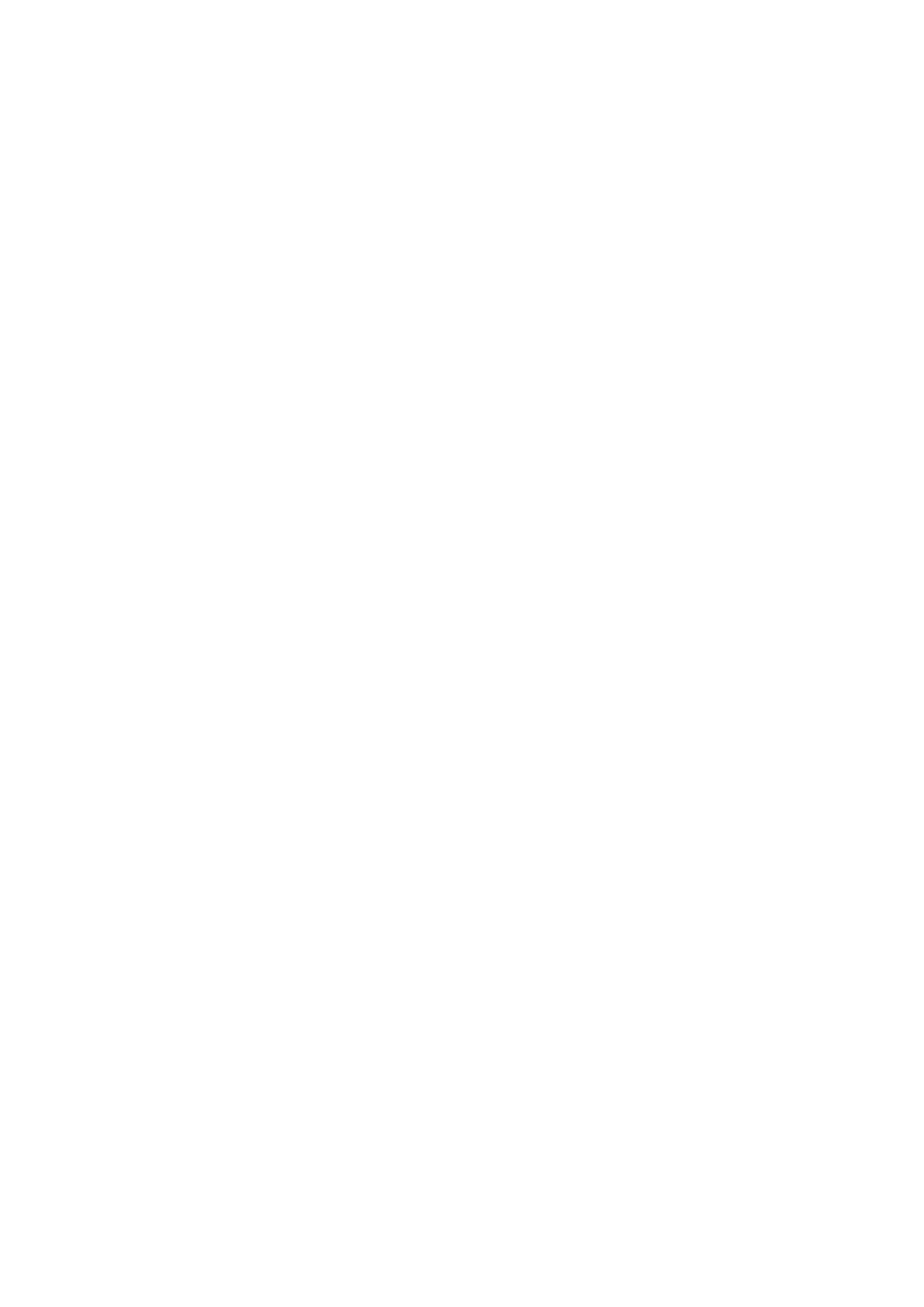

#### **Enterprise-class Data Protection**

Define backup policies, enforce them remotely, and ensure continuous data backup to OneDrive with industrial-grade encryption both during transit and at rest. Sophisticated data obfuscation, combined with data compression, deduplication, and data shredding mechanisms ensure business assets stay secure and private.

#### **Zero Cost Storage Backup Setup**



Leverage Parablu's own patented technology that enables integration of Microsoft 365 with BluVault to leverage un-utilized space in OneDrive as a secure backup vault. Automated backups from endpoints and SaaS applications to OneDrive mean higher ROI from your Microsoft 365 subscription and Zero storage costs. It is, without doubt, a cost-efficient setup for comprehensive data protection and resiliency.

#### **Defense against Ransomware**

Automated backups to a secure container inside each user's OneDrive storage allocation ensure enterprises always have clean data even after a ransomware attack. Anomaly detection capabilities, combined with sophisticated features such as device/file quarantining and curated recovery are designed to help businesses through all phases of a ransomware attack – ranging from ransomware detection and incident management, all the way through recovery.

#### **Protection against Insider Threats**

Backups powered by BluVault are encrypted and preserved as an immutable copy using a virtual "air gap". This effectively defends against any attempts to tamper with, delete, or alter the backup data content – whether unintentional or deliberate.

#### **Meet Compliance Requirements**

BluVault's backup to OneDrive also equips enterprises with the capabilities to meet regulatory compliance requirements with features like zero-knowledge encryption, legal/litigation hold, eDiscovery, as well as comprehensive reports and audit logs. Enterprises can easily meet the needs of regulations such as GDPR, CCPA, HIPAA, and SOX.

## *Overcome OneDrive Limitations*

*BluVault helps enterprises utilize OneDrive to its optimal capacity by turning it from a basic sync and storage solution to an enterprise-class backup repository. Eliminate native OneDrive limitations by*  backing up files from any folder on the device, even files in use, including PSTs. *Stay in control by monitoring and managing everything centrally using a web-based console.*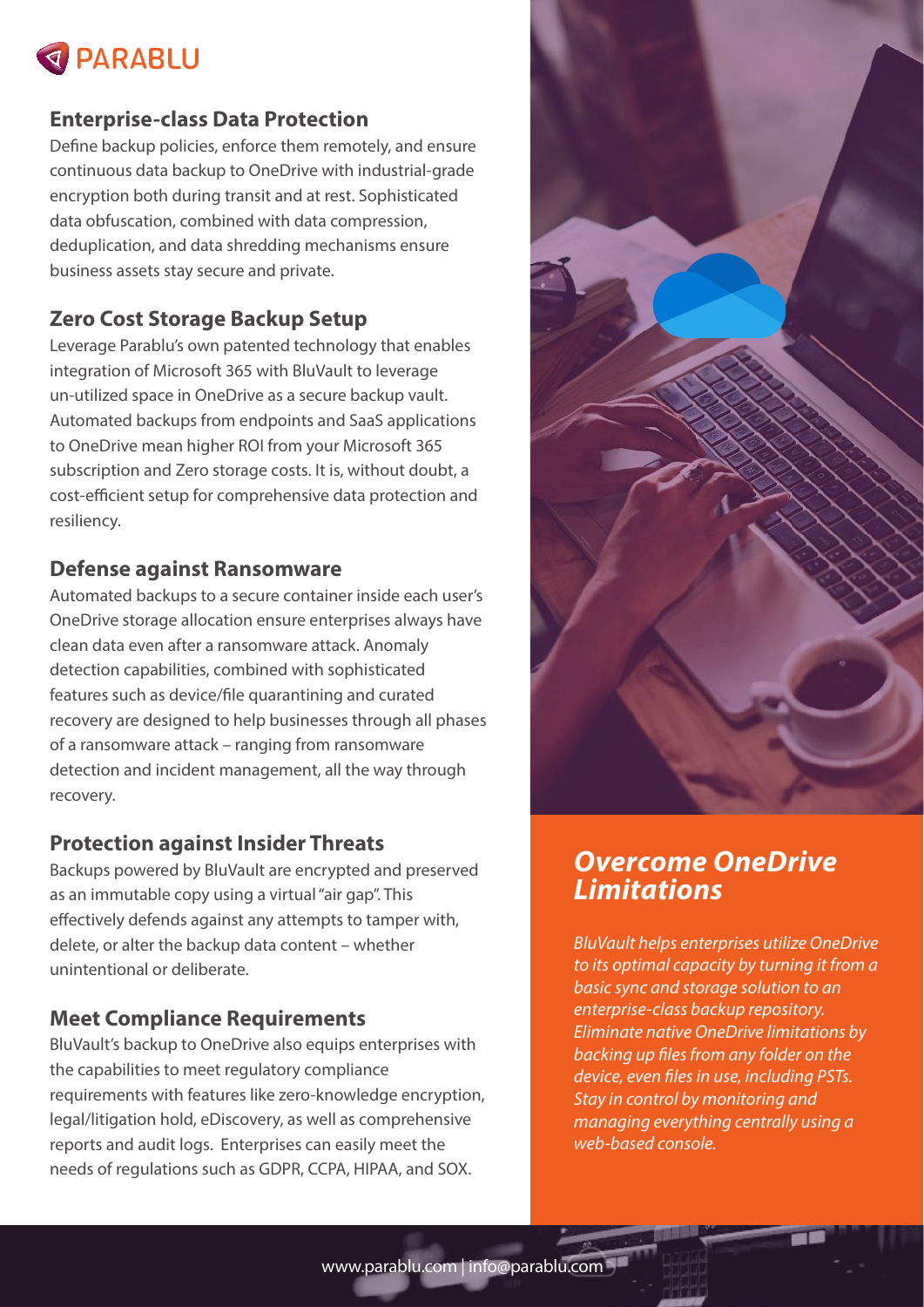

## **Backup to OneDrive Features**

## Any file, any folder

Parablu's BluVault provides policy-based management of several important data protection parameters, such as backup frequency, file and folder inclusions /exclusions, file type selection, and file type filters.

Parablu copies data to OneDrive, no matter where it lives on the endpoint or MS 365– not just the OneDrive folder. BluVault does not depend on the OneDrive Sync client and integrates directly with Microsoft 365 APIs for robust data protection through comprehensive backups at all times.

### **Policy-based Management**

BluVault offers the flexibility for administrators to set policies and allow users to choose what to backup, discover how protected their files are, and even perform their own restores.

## **Self-service Interface**

#### **Multiple Deployment Options**

BluVault can be installed on-premise, consumed from the cloud as a SaaS offering, or even deployed in a hybrid model to leverage the best of both options.

#### **CPU and Network Throttling**

larly, for a specific device/user or even across all registered devices/users.

Built-in CPU throttling features allow administrators to control the impact the BluVault agent has on the endpoint. Network throttling capabilities ensure that BluVault limits usage on slow networks and yields valuable bandwidth back for user applications.

#### **Data Deduplication and Compression**

BluVault offers the capability to identify specific files which were deleted by ransomware or a malicious insider, during a specific interval of time. This option to surgically bring back deleted data can dramatically cut down restore effort and time when trying to recover from a ransomware attack or malicious deletion.

BluVault automatically ensures that all data is compressed and de-duplicated using special variable-length, block-level de-duplication technology which starts to work right at the data source. BluVault is, by nature, designed to only backup up incrementally changed data, and has special algorithms that let it parse even large files to identify only the portions that have changed.

## **eDiscovery and Advanced Search Capability**

BluVault creates a full-text index of all data that is backed up, which allows IT administrators, as well as end-users perform easy searches using filenames, or even words and phrases within files or attachments. Searches for eDiscovery can also be performed simi-

## **Data Shredding**

All backup data goes through a sophisticated data-shredding process that decomposes each file into a series of small data chunks, each of which is encrypted separately. This essentially creates a digital jigsaw which is all but impossible to put back together for an unauthorized actor.

#### **Curated Recovery**

## **Legal or Litigation Hold**

Use a centralized web console to remotely place users in legal or litigation hold and ensure that identified backup data is preserved in an immutable form from alteration or tampering.

#### **Reports and Audit Logs**

Leverage a wide range of built-in reports to monitor backup health, audit changes, and identify anomalies that could impact business operations and continuity. Comprehensive logs of all activities performed or executed by users and administrators can be an invaluable tool to prove compliance during an internal/external audit, or to a regulatory authority.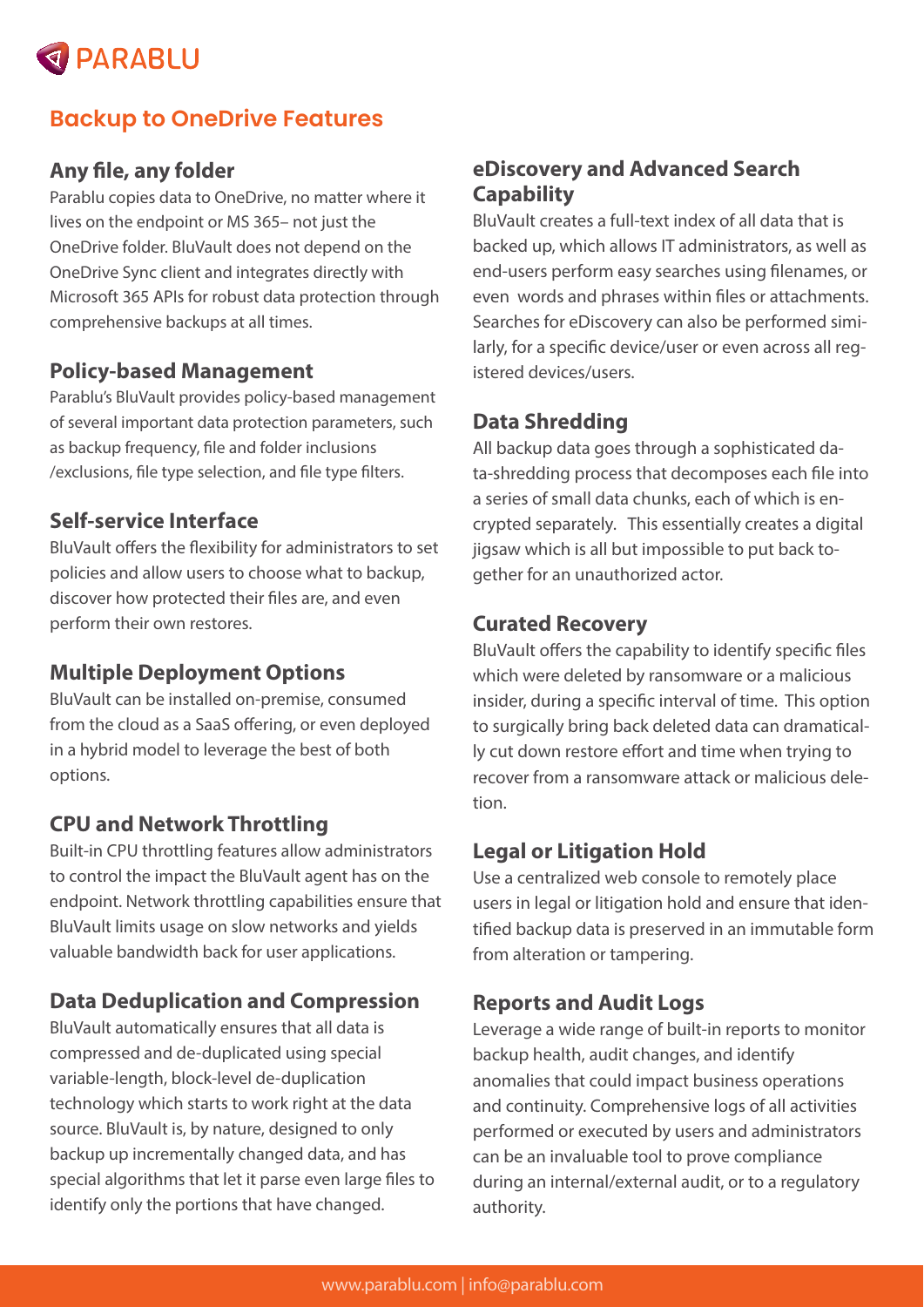#### **Cloud Storage Target**



Parablu's BluVault with its patented technology integration helps enterprises make the most of their Microsoft 365 subscriptions by utilizing OneDrive for Business storage efficiently as a secure backup repository. With centralized monitoring and management via a simple web-based console, IT administrators can create backup policies and remotely enforce them on registered users/devices. BluVault creates a safe space, called a 'secure container' inside each individual's OneDrive for Business storage account, and automatically starts backing up

their data to this container using the rules specified in the associated policy. The backed-up data is always encrypted, immutable, and ready for recovery when required.





## **How does Parablu's BluVault - Backup to OneDrive work?**